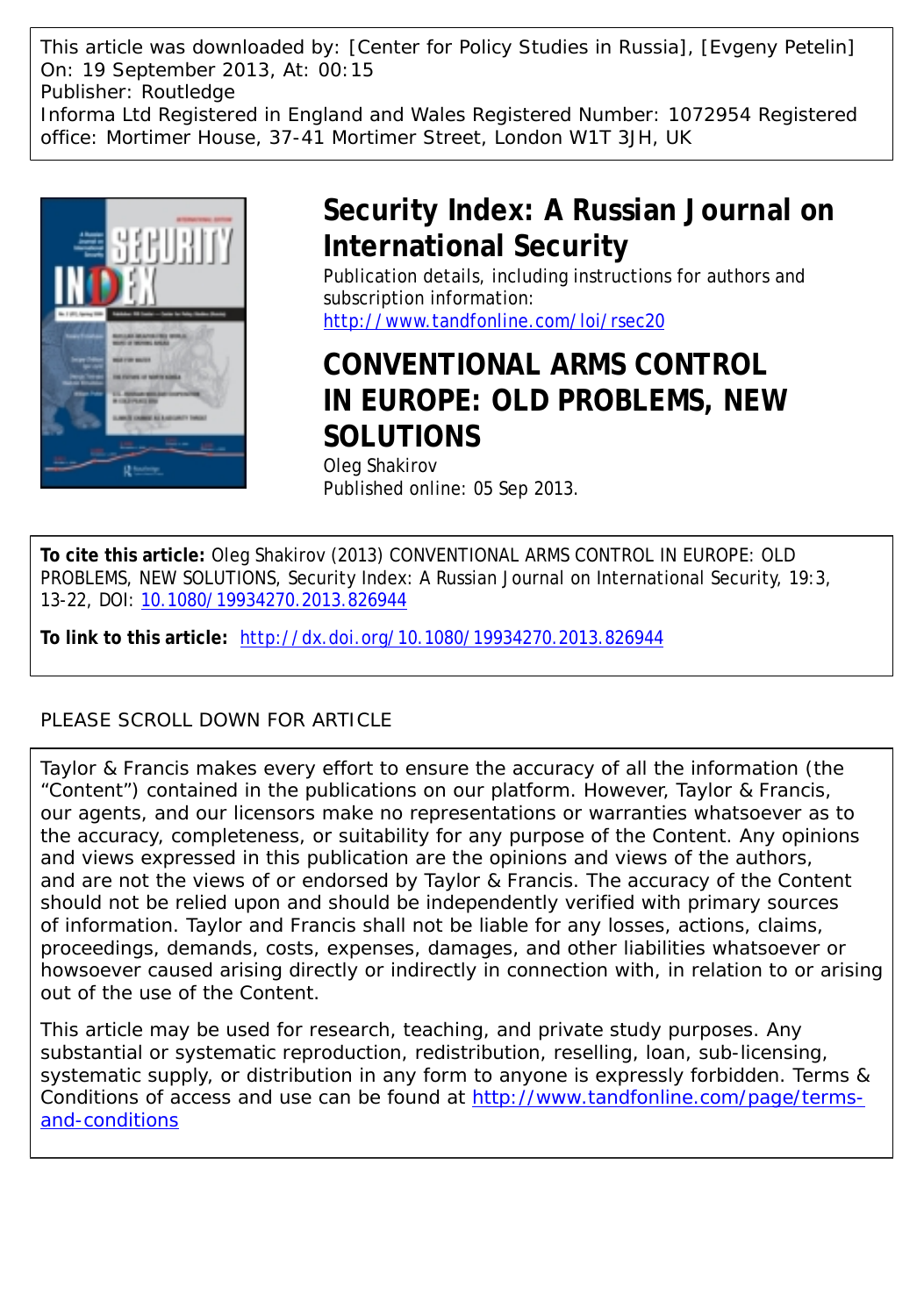



Downloaded by [Center for Policy Studies in Russia], [Evgeny Petelin] at 00:15 19 September 2013

Downloaded by [Center for Policy Studies in Russia], [Evgeny Petelin] at 00:15 19 September 201

Oleg Shakirov

CONVENTIONAL ARMS CONTROL IN EUROPE: OLD PROBLEMS, NEW SOLUTIONS

The definition of conventional arms control in Europe (CACE) remains a subject of debate. For one thing, how should the borders of ''Europe'' be defined? Is it a matter of politics or geography? Should the area covered by CACE arrangements be contiguous, or can there be exceptions? Should it expand, or stay within its historical borders?

Another area of debate is the weapons categories that should fall under CACE arrangements. What should the procedure be for revising or amending the list of controlled weapons to make sure that the CACE regime is effective and up to date? There are also important questions about the purpose of such controls and their precise mechanisms.

This paper offers an analysis of the complexities facing any future CACE regime. It also looks at the proposals being made by various international players, with a special emphasis on the political aspects, including Russian policy in this field.

# THE EVOLUTION AND CRISIS OF THE CACE REGIME

Speaking of the milestones that have led us to the current state of the CACE regime, the first thing to mention is several rounds of talks on Mutual and Balanced Force Reductions (MBFR) between NATO and the Warsaw Pact. The talks began in 1973, during a period when international tensions seemed to subside, and were initially aimed at conventional forces reductions only in Central Europe.

The Conventional Forces in Europe (CFE) Treaty, a cornerstone of European security, was signed on November 19, 1990, and entered into force two years later. In the 1970s the participants in the talks discussed only reductions in the numerical strength of the armed forces. The CFE Treaty, however, introduced ceilings on the numbers of conventional weaponry in several different categories, including main battle tanks, armored vehicles, artillery systems with a caliber of 100mm or more, combat aircraft, and attack helicopters. The primary goal of the CFE Treaty was to eliminate ''the capability for launching surprise attack and for initiating large-scale offensive<br>action in Europe.''<sup>1</sup>

The break-up of the Soviet Union and the emergence of the new independent states necessitated an adjustment of the CFE provisions. Changes were made to the area of application of the treaty: the Baltic states refused to join the CFE Treaty after gaining independence. Also, in order to redistribute the rights and responsibilities of the former Soviet Union under the treaty, in 1992 eight post-Soviet states, including Russia, signed the Tashkent Agreement on the principles and procedures for implementing the CFE Treaty. The agreement distributed the Soviet Union's maximum national levels of holding under the CFE Treaty between the eight states.

Changes in Europe resulting from the dissolution of the Warsaw Pact, the break-up of the Soviet Union, and the beginning of NATO's eastward enlargement also made it necessary to adapt the CFE to the new situation. In 1996 the parties signed the Flank Agreement to the CFE Treaty at the first CFE Review Conference; the document changed the size of the flank regions under the treaty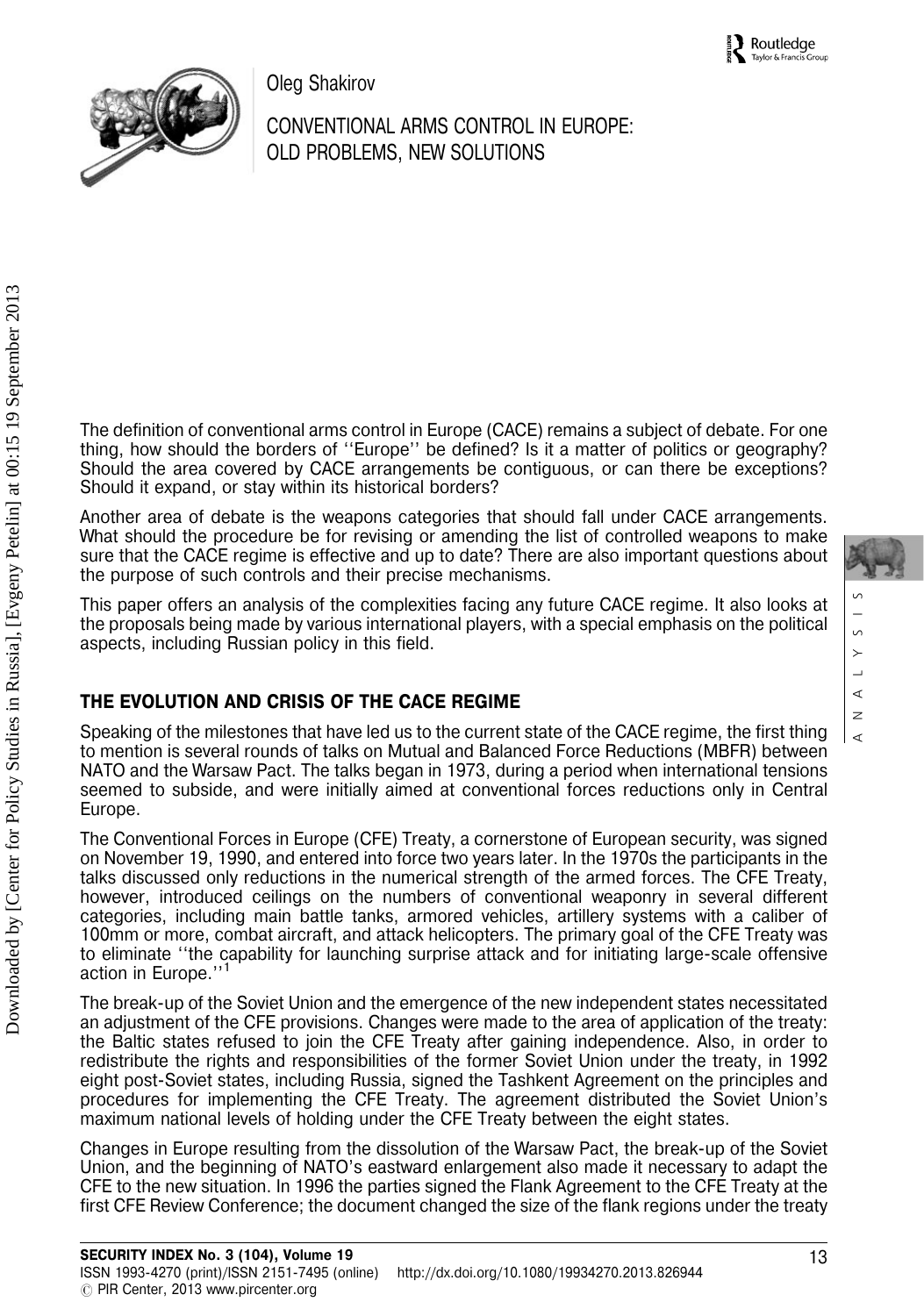(i.e. the areas subject to the strictest limits on weapons holdings). The conference also agreed that ''the State Parties will consider measures and adaptations with the aim of promoting the<br>objectives of the Treaty and enhancing its viability and effectiveness.''<sup>2</sup> The resulting negotiations eventually led to the signing of the Agreement on Adaptation of the CFE Treaty in 1999.

The Adapted CFE reflected the end of the confrontation between NATO and the now-defunct Warsaw Pact. Instead of maximum levels of holdings for the two military blocs, the document introduced national and territorial ceilings for each individual state party. Article XVIII of the treaty also stipulated that any OSCE member-state whose territory falls under the treaty's area of application could join the Adapted CFE.

But the Agreement on Adaptation never entered into force. Only four state parties—Belarus, Kazakhstan, Russia and Ukraine—ratified the document (although Ukraine has yet to submit the ratification certificates to the depositary). Moldova, Georgia, and the NATO countries refused to begin the ratification process, insisting that Russia should first pull out its troops from Moldovan and Georgian territory in accordance with the political commitments Moscow undertook in Istanbul in 1999.

In the end, attempts to link CACE issues with regional conflicts in Europe—attempts Russia saw as wrongful—became one of the obstacles to further evolution of the CFE Treaty. The process was obviously dragging on without any meaningful progress for far too long. That was especially obvious against the backdrop of new waves of NATO's enlargement, and energetic new efforts to station elements of the U.S. missile defense system in Europe. In Russia such trends were seen as a threat to national security. Moscow also insisted that even the adapted version of the CFE Treaty had already become obsolete, and that measures were required to update it and ensure its entry into force.

As a result, in 2007 President Vladimir Putin issued a decree suspending Russia's observance of the CFE and all related international agreements.<sup>3</sup> The decision was made after an extraordinary conference of CFE state parties, which was convened on Russia's initiative, failed to yield any results. For their part, in November 2011 the United States, other NATO participants of the CFE, and Georgia refused to continue providing Russia with any information about their armed forces in accordance with the CFE requirements.

There has been no discernible progress at the talks on the future of the CFE Treaty; as a channel of information exchange between Russia and the NATO countries, the treaty has essentially ceased to exist. This has increased the importance of such mechanisms as the Vienna Document on confidence- and security-building measures, and the Treaty on Open Skies.

The Vienna Document is a set of confidence- and security-building measures (CSBM) agreed at the CSCE/OSCE level; it is a politically binding document signed by 56 states in Europe, Central Asia, and North America. In November 2011 the OSCE Forum for Security Cooperation (FSC) adopted a new revision of the Vienna Document, the first such update in 12 years, containing new and enhanced security and confidence-building measures on top of the arrangements agreed in the previous documents, including the Stockholm Conference document of 1986, and the Vienna Documents of 1990, 1992, 1994, and 1999.

In terms of CACE modernization, the key innovation introduced in the 2011 Vienna Document (VD) was a clause stipulating its regular updates. Any FSC decisions to make changes to the document are now designated as VD Plus, and enter into force on the day of adoption by default, unless specifically agreed otherwise. All these changes are then incorporated into the latest VD revision, to be adopted at least once every five years.

In the opinion of Steven Pifer, since Russia continues to comply with its VD-2011 commitments despite suspending its observance of the CFE Treaty, ''one possible way forward would be to set aside equipment limits for the time being and focus on expanding the Vienna Document CSBMs to include some of the transparency and observation provisions of the CFE Treaty.''<sup>5</sup>

From Russia's point of view, stepping up efforts to update the 2011 Vienna Document could help to restore balance in the OSCE's work through greater focus on the first basket (the militarypolitical aspects of security); Moscow has long been concerned by what it sees as a lack of attention to that basket. For example, speaking in 2006 at a meeting of the OSCE Ministerial Council, Russian Foreign Minister Sergey Lavrov said that ''on the military-political track, work programs are getting weaker every year, and increasingly being confined to minor subjects."<sup>6</sup>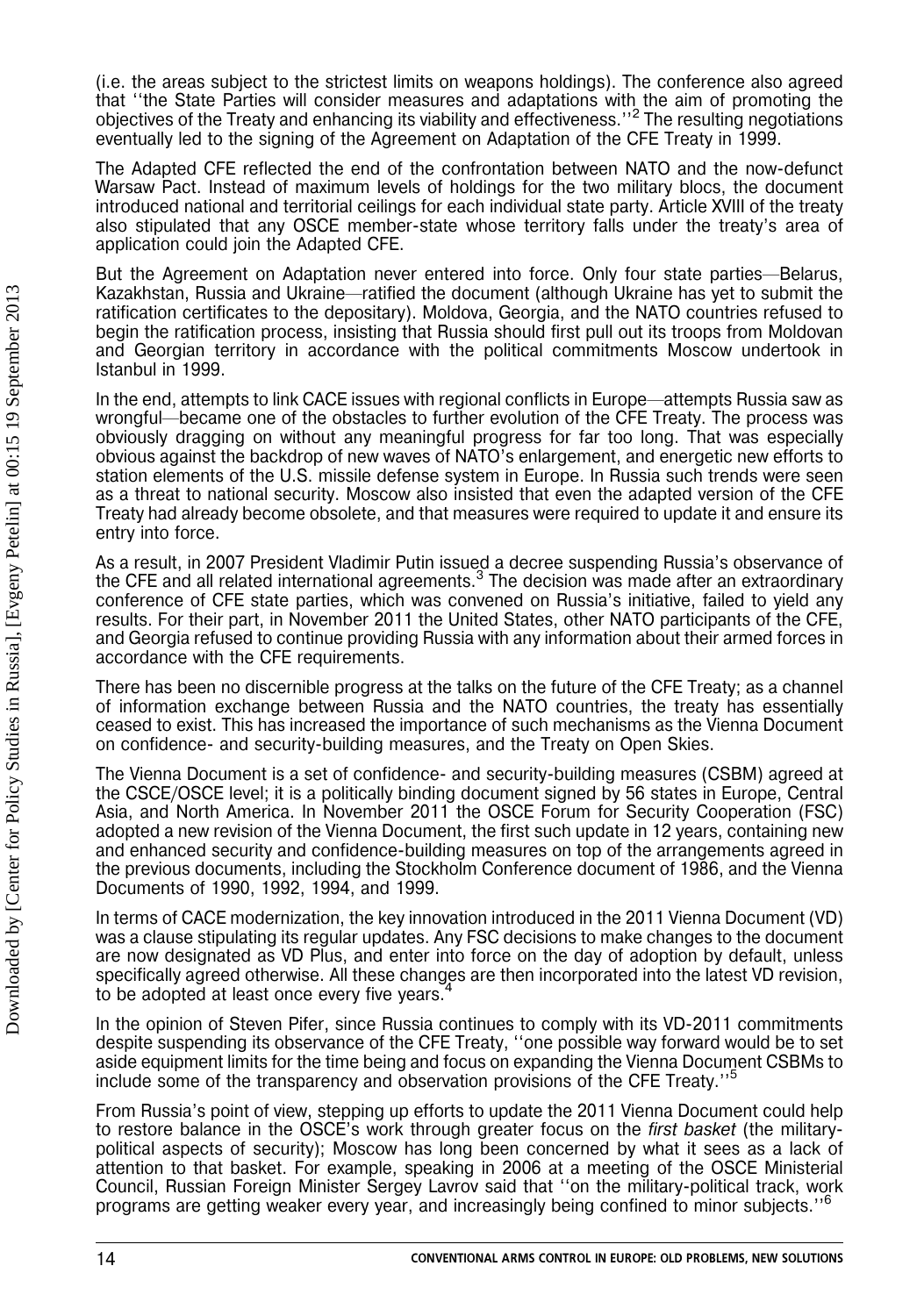Another element of the CSBM system in Europe is the Treaty on Open Skies (TOS), which entered into force in 2002. The treaty currently includes 34 OSCE state parties, but it is open for signature by other countries as well. It enables the participants to conduct surveillance flights over each other's territory; in addition, imagery collected during such missions must be made available to any state party upon request.

On the whole, the Russian Foreign Ministry appreciates the role of the TOS in augmenting the transparency of military activities. Nevertheless, Russia has noted that the effectiveness of the treaty has been reduced by the decision of the NATO countries not to conduct surveillance flights over each other's territory. As a result, Russia is unable to obtain the aerial imagery that would have been produced by such flights.

Moscow is even more concerned by Georgia's decision to suspend its observance of TOS requirements with regard to Russia in 2012. The situation has resulted from differences between the two countries over the status of Abkhazia and South Ossetia; the Georgian decision came after Russia restricted flights over its territory along the Abkhazian and South Ossetian borders.

To summarize, the conventional arms control regime in Europe is currently in a state of uncertainty, and its effectiveness is fairly limited.

#### POSITIONS OF THE KEY PLAYERS ON CACE MODERNIZATION

In Russia's view, the nature of the problem is that even though state parties are supposed to participate in the adapted CFE Treaty on an individual basis (maximum national and territorial holding levels have been agreed for each individual state regardless of its membership of any defense alliances), the NATO members still act as a single bloc on all CACE-related issues. Russian Foreign Minister Sergey Lavrov had this to say on the matter: ''We are confident that membership of military-political alliances should not be the decisive factor for participation of<br>individual European states in CACE talks and in any new CACE arrangements.''<sup>8</sup>

There is also an important military consideration to take into account. The 22 NATO members that participate in the CFE have a massive superiority over Russia in all weapons categories covered by the treaty. They have approximately 220 percent more tanks, 130 percent more armored personnel carriers, 190 percent more artillery systems; 110 percent more combat aircraft; and 170 percent more attack helicopters.

Of course, since confrontation between the two military blocs has long ended, there is no reason to seek parity between Russia (plus its allies) and NATO. But the problem of eliminating excessive weapons stockpiles and reducing the maximum levels of holdings has yet to be fully resolved. Wolfgang Zeller, deputy director of the Institute for Peace Research and Security Policy at the University of Hamburg, believes that ''as the holdings of most NATO states are substantially lower than their ceilings, they could decrease their ceilings without difficulties."<sup>10</sup>

Russia's perception of the existing imbalance as a problem has not remained unnoticed in the West. The Western capitals are concerned that if the CFE Treaty cannot become an effective mechanism once again, ''Russia will increase its reliance on tactical nuclear weapons to defend<br>itself from what Moscow now sees as NATO's conventional superiority in Europe.''<sup>11</sup>

Clearly, the problem of equality is relevant not only for the CACE situation but also for broader relations between Russia and NATO, as well as for the process of making collective decisions on strengthening European security. Moscow has repeatedly stressed that all countries' interests must be taken into account in this area—and that is something that could not be achieved in the CFE framework. It appears that the Russian leadership is very pessimistic about the outlook for resurrecting the CFE Treaty. In May 2013 the Russian defense minister said, for example, that the mechanism was essentially dead in the water.<sup>12</sup>

Russia's growing unhappiness over inequality in various multilateral formats has resulted in its increasingly obvious preference for more predictable bilateral arrangements with individual states. Sergey Koshelev, head of the MoD's main directorate for international military cooperation, believes that pursuing military and technical cooperation between Russia and such individual NATO members as France, Germany, and Italy is now the preferred Russian approach. This approach is based on the notion that a country that plans to wage war on some putative adversary

would never buy weapons systems from that very adversary.<sup>13</sup>

Downloaded by [Center for Policy Studies in Russia], [Evgeny Petelin] at 00:15 19 September 2013 Downloaded by [Center for Policy Studies in Russia], [Evgeny Petelin] at 00:15 19 September 201

ANALYSIS

 $\circ$  $\circ$  $\rightarrow$  $\overline{\phantom{a}}$  $\prec$  $\overline{z}$  $\prec$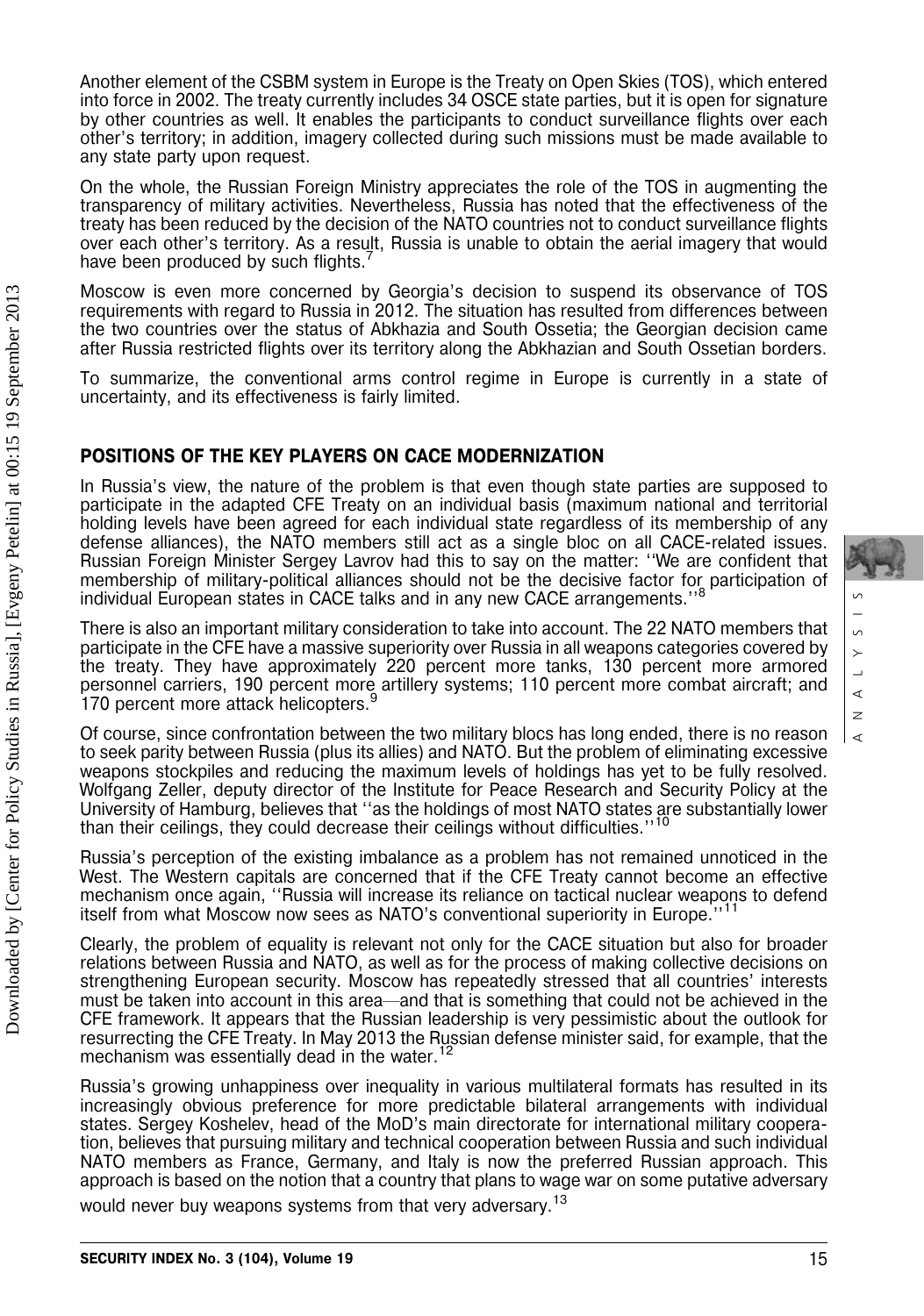One of the reasons why talks on ways of modernizing the CACE arrangements have ground to a halt is that most players no longer perceive conventional weapons as a major threat. Rose Gottemoeller, acting under-secretary of state for arms control and international security, had this to say on the matter: ''Today, for the most part, quantities of conventional armaments across the<br>continent are far below the negotiated ceilings, and are likely to continue to drop.''<sup>14</sup>

According to Sergey Koshelev, at present ''most countries are moving away from the concept of<br>developing heavy armed forces armed with tanks, armored vehicles and attack helicopters.'' <sup>15</sup> The pullout of the last American tanks from Europe in March 2013 has been a symbolic milestone in that regard.<sup>16</sup> The situation with conventional armaments in Europe is not really causing any major concerns in most of the capitals (with the exception of those directly engaged in armed conflicts). It would therefore be problematic to reach a consensus about the dangers of the degradation of the CACE regime. Moscow, for example, has proposed a joint discussion of conventional weapons-related threats facing Russia and NATO, but the proposal was not supported by the alliance.<sup>17</sup>

At the same time, individual European states have their own distinct positions on the issue. The<br>French believe that the degradation of the CACE regime can trigger a new arms race.<sup>18</sup> The Czech Republic worries that the erosion of mutual commitments in this area can lead to an uncontrolled accumulation of conventional weapons stockpiles, especially in the areas of protracted<br>unresolved conflicts.<sup>19</sup> The Italians are not really concerned about the risk of armed aggressio<u>n</u>; they think the main question is whether Europe can actually adjust itself to the new situation. German diplomats have aired similar thoughts.<sup>21</sup>

The CFE crisis, which culminated in Russia's suspension of its observance of the CFE Treaty, has demonstrated that the CACE regime needs radical modernization, which must not be limited to simply reducing the ceilings and holdings.

#### PROBLEMS FACING THE CACE REGIME

Any future agreement must aim to produce an equitable, coordinated, and mutually acceptable approach to making important decisions on European security and overcoming the lack of trust between the participants, as opposed to merely preventing a large-scale military offensive.

Deliberately or not, by suspending its observance of the CFE Treaty, Russia has shifted the focus of the dialogue towards mutual transparency. That is why any attempts to improve the CFE Treaty itself or achieve its ratification would probably be unproductive. This dialogue is tied to numerous political issues; it will probably continue for face-saving reasons, but it is unlikely to yield any results in the medium time frame.

The issues that will need to be addressed in the near future include conventional arms control in regional conflict zones. This has been a particular stumbling block for Russia and the West. A longer-term goal is to increase the scope of controls to cover new types of weapons that are not currently limited by the existing regime. One possible advantage of pursuing this path is that it is not encumbered by political differences, so any progress in this area can demonstrate that CACE talks can actually yield tangible results.

At the same time, the only party interested in new limitations would probably be the one that currently has the lesser capability, i.e. Russia—and its initiatives will not necessarily be backed by its partners. Another important question is the format of any future discussions.

### POSSIBLE CACE TRANSPARENCY MEASURES

Speaking of military information exchange, one productive area for further CACE talks would be to restore the level of openness that existed before Russia suspended its observance of the CFE Treaty, and before the NATO states and other CFE Treaty members took their steps in response. Vladimir Baranovsky, deputy head of the IMEMO Institute of the Russian Academy of Sciences, believes that Europe would be very appreciative of a unilateral Russian move to restore CFE<br>transparency and a comprehensive controls regime.<sup>22</sup> But according to Foreign Minister Lavrov, Russia cannot agree to such measures, which would essentially mean a resumption of Russian observance of the CFE Treaty.<sup>23</sup>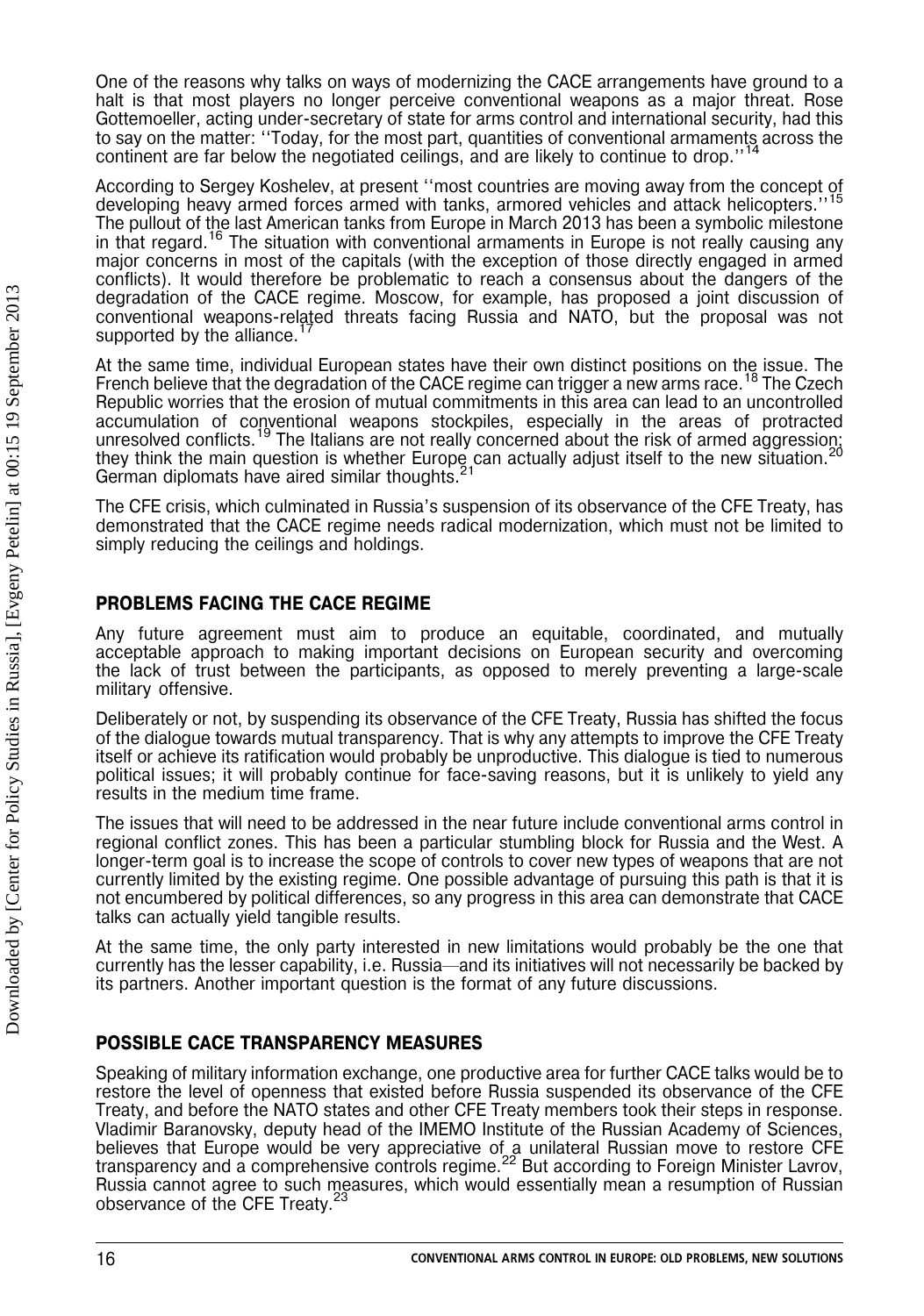Without the resumption of Russia's participation in the Treaty, however, it would not be realistic to expect any new measures to increase transparency. The Russian Foreign Ministry has lost interest in inspections because the process has essentially become a one-sided inspection of Russia following NATO members' decision not to inspect each other.

Moscow recognizes that in this particular regard the mechanism based on the Vienna Document 2011 is preferable because ''The Vienna Document is more about cooperation than controls.''<sup>24</sup> Some experts say that lack of progress in the CFE talks can be compensated for by making changes to the 2011 Vienna Document—but any such changes are unlikely to strengthen the control mechanisms. In fact, Russia seems more comfortable with the current situation whereby its armed forces are subject to much less stringent controls.

It would be useful if any future transparency measures were to include an increased presence of foreign observers at military exercises. Russia is ready for greater openness in that regard, as suggested by its invitation for several foreign countries to send their military attaches to the Caucasus 2012 drills,<sup>25</sup> even though the event was below the notification and foreign observation threshold agreed in the 2011 Vienna Document.

NATO has been sending similar signals. For example, it intends to hold briefings for Russian military officials about the Steadfast Jazz 2013 exercise scheduled for November 2013.<sup>26</sup> Also. according to a NATO military officer, Russian officials will be invited to attend parts of the exercise to see what is going on.<sup>27</sup>

Despite occasional recriminations, the parties are ready to invite observers to medium-level exercises. They could therefore discuss lowering the threshold of the military events that require prior notification and the invitation of observers. At Russia's initiative, the Forum for Security Cooperation has adopted the VD Plus decision. According to that decision, ''In the absence of any notifiable military exercise or military activity in a calendar year, the participating States will provide notification of one major military exercise or military activity…held on their national<br>territory in the zone of application for CSBM…''<sup>28</sup> which is below the threshold levels.

To make sure that CACE inspections are held in a spirit of equality and facilitate cooperation instead of stoking up divisions, it would be useful to develop a mechanism whereby the inspection teams are formed on a multilateral basis, and with a more even distribution of inspections across the states. With such an approach, inspections will be perceived as collective rather than discriminatory measures. In addition, this will reduce spending on inspections by some individual states. Rose Gottemoeller has voiced a similar proposal concerning the joint use of equipment under the Treaty on Open Skies in order to cut costs.<sup>29</sup>

# CACE AND REGIONAL CONFLICTS

Russia is vehemently opposed to linking regional conflict settlement with CACE problems; it regards such an approach as wrongful and counterproductive. The decision by most of the CFE Treaty participants to drag their heels on the ratification of the Agreement of Adaptation under the pretext of Russia's non-compliance with some of its regional conflicts-related Istanbul commitments has brought the talks to a deadlock.

It is safe to say, however, that after a period of time some of Russia's partners have recognized the failure of this approach. Speaking of the CFE Treaty, Rose Gottemoeller has said that international agreements on arms control are not supposed to resolve every single bilateral problem or other problems, such as frozen conflicts. She believes, however, that such agreements can build trust between their participants and thereby improve security in conflict  $zones.<sup>30</sup>$ 

The European countries have different approaches to this problem. German officials say, for example, that frozen conflicts cannot be dropped from the agenda of the CACE talks.<sup>31</sup> But an Italian diplomat recognized in a personal interview with the present author that using the CFE Treaty to resolve political problems is not the right approach.<sup>32</sup> A representative of the French embassy in Moscow voiced a similar view. Since the policy of linking conflict settlement and arms control has been unproductive so far, it can be assumed that in the medium term the issue will at the very least become less of a problem, although it will still be the main stumbling block.

ANALYSIS

 $\sim$  $\circ$  $\rightarrow$  $\overline{\phantom{a}}$  $\prec$  $\overline{z}$  $\vert \prec$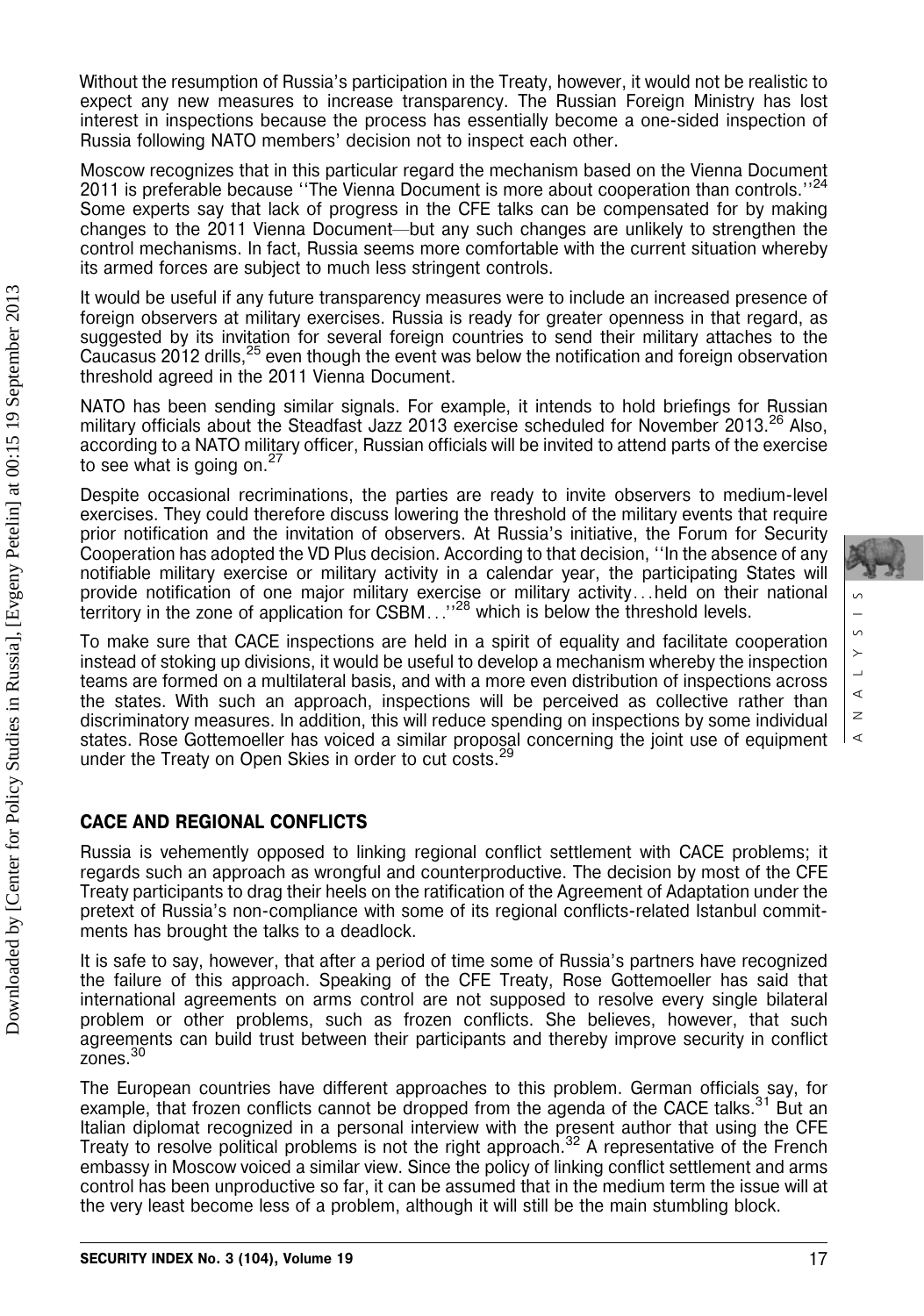During talks, one of the aspects of this problem was a debate about the wording that must be chosen for the principle of consent of the accepting party for the stationing of foreign troops on its territory. Georgia and Moldova insist that this is admissible only within internationally recognized borders; the United States backs their position. For Russia, such an approach is unacceptable because it has recognized South Ossetia and Abkhazia, which host Russian troops, as sovereign nations that are not part of Georgia.<sup>33</sup>

One of the proposed alternatives is a status-neutral approach, which essentially boils down to not making any linkage between political settlement and conventional arms control. As Wolfgang Zellner puts it, ''the link between arms control and subregional conflicts should be replaced by political efforts to resolve these conflicts, on the one hand, and status-neutral solutions for arms control, on the other."<sup>34</sup>

A successful example of such an approach in Russian-Georgian relations is the settlement of issues related to WTO accession, in which Switzerland acted as mediator. The trade corridors between Russian and Georgia were delineated using geographic coordinates so as to avoid any mention of Abkhazia and South Ossetia.<sup>35</sup>

Such settlement would be more difficult to achieve in security-related areas for various foreign and domestic policy reasons; there is also the sensitive issue of mediation. For example, speaking of the former Soviet countries, any intervention by Western representatives in resolving regional problems is seen in Russia as prejudicial and causes a lot of irritation. In order to avoid this, one of the regional states could be chosen for the role of mediator. One promising candidate is Ukraine; it is not aligned with any bloc, and can therefore act as an impartial mediator.

In a personal interview, a U.S. diplomat spoke of the need to develop a status-neutral solution of the CACE problem with regard to Abkhazia and South Ossetia. He believes such a solution would be entirely realistic. ''If there are approaches whereby Russia can fulfill existing CFE commitments regarding the transparency of its forces stationed in these territories, without insisting on a solution that recognizes their independence, that could be a basis for further steps," the diplomat said.<sup>36</sup>

Russia's own position on the transparency of its armed forces stationed in Abkhazia and South Ossetia is as follows: the MoD can provide information, but no more than that. $37$  Anv visits to Russian military bases by foreign inspectors must be discussed with the leadership of Abkhazia and South Ossetia, not with Moscow.

In actual fact, completely separating arms control problems from the issue of regional conflicts is impossible. After all, the greatest need for arms control measures is precisely in those places where armed conflicts continue or can flare up again. But that must not be a pretext for exerting political pressure during a multilateral negotiating process; such attempts have proved unproductive.

An appropriate response to such challenges would be to develop sub-regional mechanisms involving only the direct participants of the conflict in question. If these participants are really interested in achieving results, the advantage of such an approach is greater political equality and a more result-oriented nature of the talks.

### FUTURE APPROACHES TO CACE DEVELOPMENT

The emergence of new types of conventional weapons that facilitate the phenomenon of<br>contactless war<sup>38</sup> has already become an irreversible trend. In order to stay relevant for the cause of strengthening security, in the future the CACE regime will have to cover these new types of weapons, which are currently outside the scope of the CFE Treaty.

Various specialists and diplomats believe that these new weapons categories must include unmanned aerial vehicles,  $39,40$  Aegis ships,  $41$  high-precision weapons systems, and weapons based on new physical principles.<sup>42</sup> Carrier-based aircraft and cruise missiles have also become an important part of modern warfare. At the same time, many experts agree that counting tanks no longer makes much sense. Nevertheless, any attempts to expand the scope of CACE arrangements so as to include new weapons categories would face obvious difficulties; the talks required to agree such a step would be very complicated.<sup>43</sup>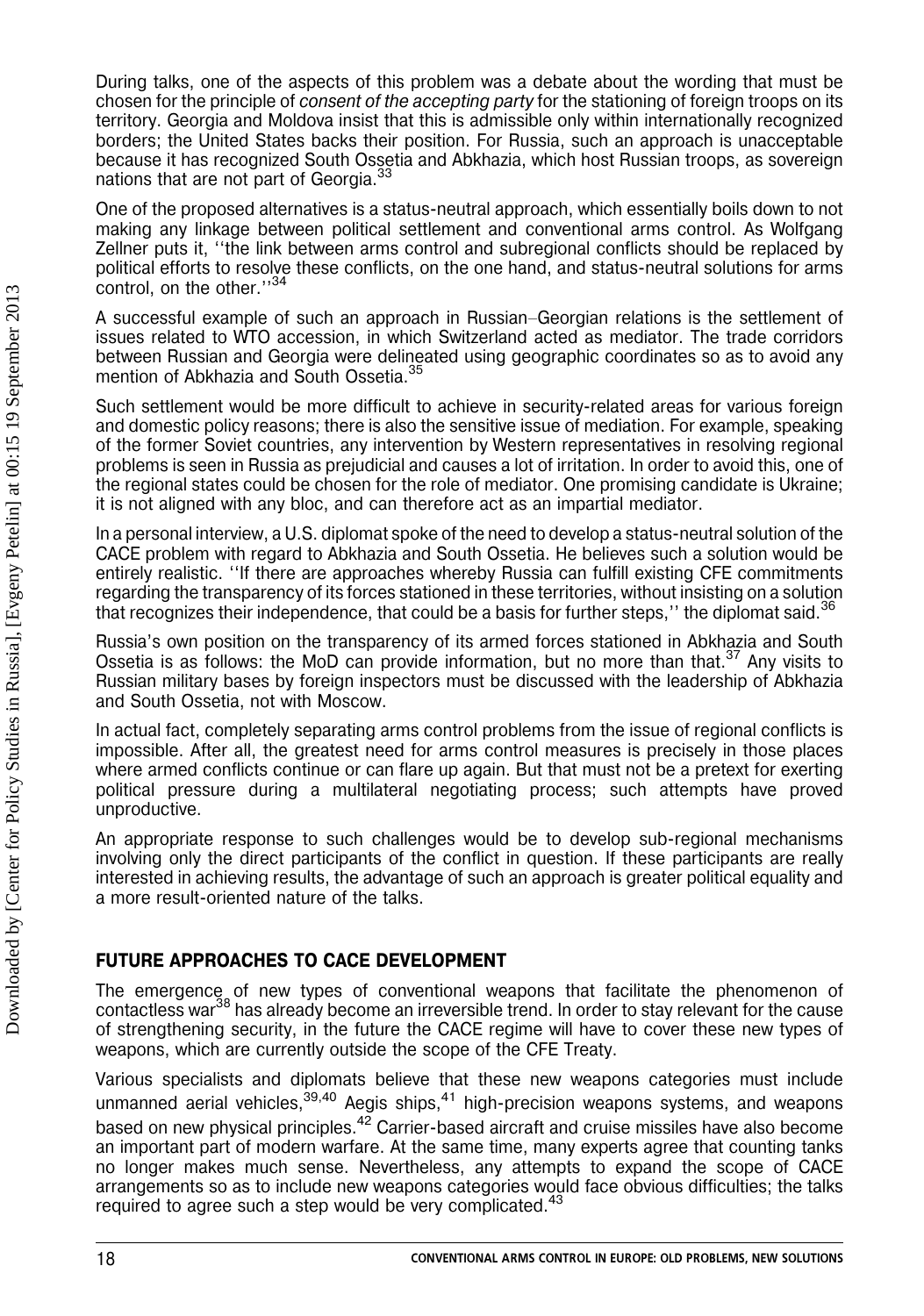Downloaded by [Center for Policy Studies in Russia], [Evgeny Petelin] at 00:15 19 September 2013 Downloaded by [Center for Policy Studies in Russia], [Evgeny Petelin] at 00:15 19 September 2013

For the purposes of control over some weapons categories, it might make sense to consider the possibility of signing separate agreements as opposed to making these issues part of the negotiating process already encumbered by all the CFE problems.

Ukraine, which assumed the rotating OSCE presidency in 2013, proposed a promising initiative in this area. It has called for an FSC dialogue ''to discuss the role conventional arms control can play<br>in the present and future architecture of European security.''<sup>44</sup>

Ukraine emphasizes the importance of such dialogue for the countries that are not aligned with any military-political blocs; the Russian position is very similar.

Reaching an understanding about future CACE arrangements will be impossible without cooperation in the Russia–NATO format because both sides have undertaken commitments in that regard.<sup>45</sup> Another reason for the concerns Russia had voiced prior to suspending its observance of the CFE Treaty was that Albania, Latvia, Lithuania, Slovenia, Croatia, and Estonia were not members of the Treaty. These countries were seen as grey zones in the arms control arrangements.<sup>46</sup>

This problem was taken into account during informal consultations on modernizing the CACE regime in the 36 format (i.e. all CFE Treaty members plus the six aforementioned states). But in the autumn of 2011 those consultations were suspended. Moscow also believes that successful talks would require NATO members to withdraw any preconditions for entering into such talks.<sup>47</sup> Such an approach could be effective if the parties were willing to seek a compromise—but so far, there are no signs of such willingness.

There are various opinions as to what the main aim of the talks should be. Some believe the CFE Treaty should be resurrected and adapted to the existing conditions; others advocate the signing<br>of a new agreement. In the opinion of German representatives<sup>48</sup> the CFE Treaty has become obsolete and needs to be replaced by a new document. They also believe that such a document should avoid general declarations, focusing instead on smaller but more effective steps.

Special attention should be paid to CACE cooperation on the sub-regional level. A pan-European consensus on some contentious issues can be difficult to achieve—but limiting the number of<br>participants can facilitate progress at the talks.<sup>49</sup> For example, one Italian diplomat said in a personal interview with the present author<sup>50</sup> that the problem of restrictions on the movement of weapons and hardware in the south and north of Russia (i.e. the flank regions) can be resolved by developing sub-regional verification mechanisms between the interested parties.

The Agreement on Sub-Regional Arms Control, $51$  the fulfillment of which many describe as exemplary<sup>52</sup>, demonstrates the effectiveness of sub-regional mechanisms. An important role here is played by voluntary steps by the member states to further reduce weapons stockpiles and conduct additional inspections.<sup>53</sup>

On the whole, a sub-regional approach allows a greater focus on specific problems which are not being resolved—or which are being totally ignored—in a broader circle of participants. A successful outcome in this format could give a fresh impetus to the entire CACE negotiating process.

# CONCLUSIONS AND RECOMMENDATIONS

As part of the modernization of the CACE regime, Russia wants to achieve equal rights with the other participants, which is part of its overall strategy of shared and indivisible security in Europe. Moscow prefers those formats of cooperation on arms control in which its partners act individually rather than collectively. That explains its decision to suspend its observance of the CFE Treaty, as well as differences with the NATO members over further negotiations. It also explains Moscow's interest in achieving a greater degree of predictability through bilateral cooperation.

Since the stockpiles of conventional weapons on the European continent have been going down, most of the European states are much less inclined to see those stockpiles as a serious threat. They prefer to focus on transparency measures as opposed to further reductions. Meanwhile, new types of weapons that do not fall under any of the previous agreements are becoming an important factor to take into account.

One of the remaining unresolved issues is the application of the CACE regime in regional conflict zones, where there are political differences between the actual parties involved as well as outside



ANALYSIS

 $\sim$  $\rightarrow$  $\overline{\phantom{a}}$  $\prec$  $\overline{z}$  $\triangleleft$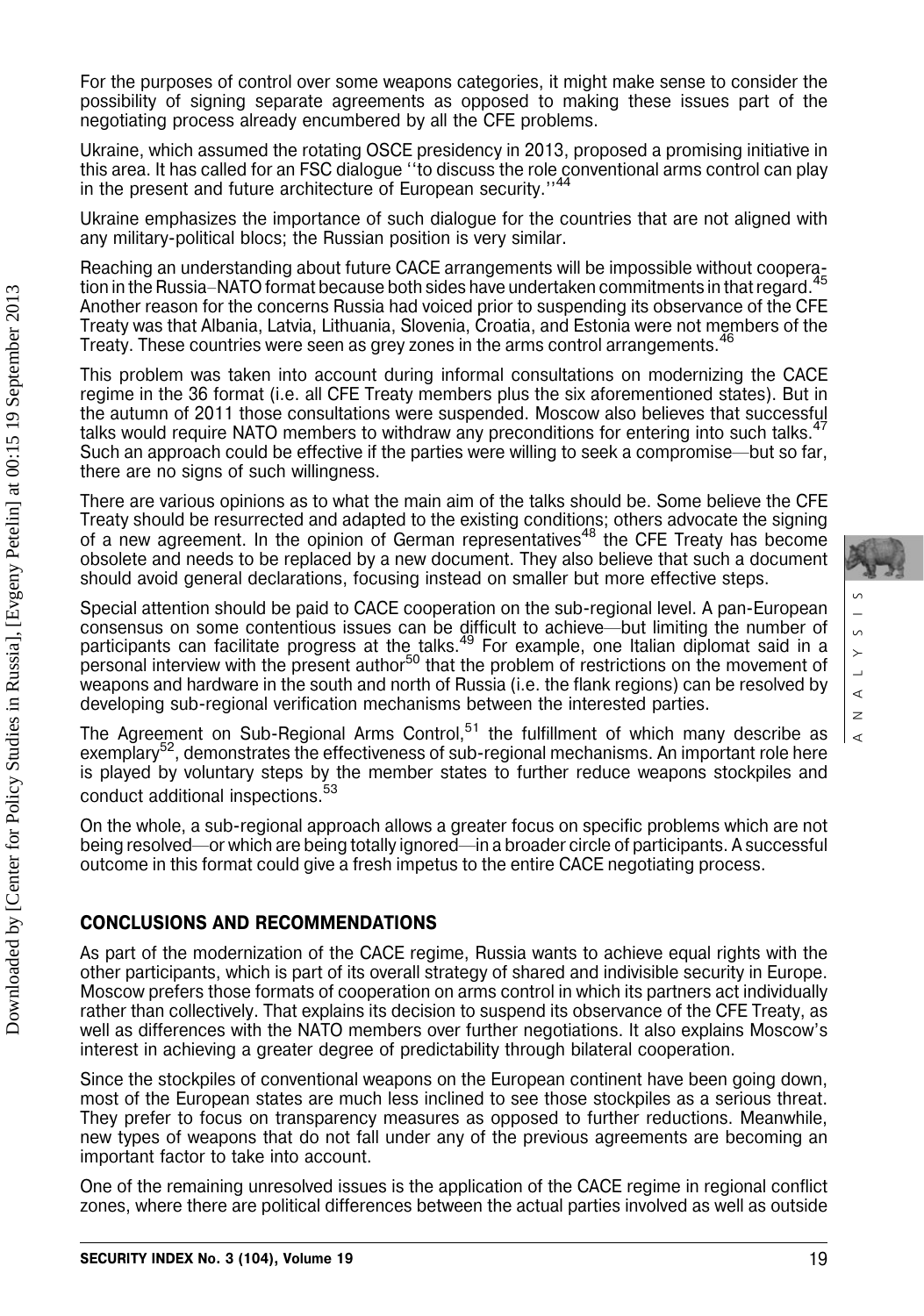actors. Lack of progress at the talks on modernizing the CACE regime makes it necessary to search for other suitable formats.

This paper has looked at possible ways of addressing all these problems, and proposed the following steps:

- $\square$  new updates of the Vienna Document, including a lower threshold for military activity subject to prior notification and observation;
- $\Box$  developing mechanisms for inspections held on a multilateral basis, possibly involving the establishment of a multilateral inspection body in order to ensure the absence of any discrimination during inspections, and also to reduce the cost of such inspections for individual countries;
- $\square$  supporting efforts to find status-neutral approaches to conventional arms control in regional conflict zones. This could be a real opportunity to avoid any linkage between CACE problems and various political differences. This task requires active involvement of the expert community, including Russian experts, to develop and analyze such ideas;
- $\square$  intergovernmental discussions on the future of controls over new types of weapons as part of the existing agreements or any new arrangements;
- $\square$  supporting the initiative of Ukraine, the current rotating OSCE chairman, to launch a dialogue at the FSC regarding the role of conventional arms control and CSBM in the European security architecture;
- $\Box$  Using sub-regional arms control agreements in those cases where such agreements can help to resolve individual local problems.

#### **NOTES**

<sup>1</sup> The Treaty on Conventional Armed Forces in Europe. 1990, <<http://www.osce.org/ru/library/14091>>, last accessed December 14, 2012.

 $2$  Final Document of the first CFE Review Conference and of the final act of the numerical strength talks, 1996, <<http://www.osce.org/ru/library/14103>>, last accessed December 14, 2012.

<sup>3</sup> Russian Presidential Decree No 872 of July 13, 2007, ''On the Suspension of the Russian Observance of the Treaty on Conventional Armed Forces in Europe and all Related International Agreements'', <[http://www.](http://www.rg.ru/2007/07/17/dovse-dok.html) [rg.ru/2007/07/17/dovse-dok.html](http://www.rg.ru/2007/07/17/dovse-dok.html)>, last accessed May 14, 2013.

<sup>4</sup> The 2011 Vienna Document on confidence and security-building measures. OSCE, 2011,  $\text{d}$ [http://www.](http://www.osce.org/ru/fsc/86600) [osce.org/ru/fsc/86600](http://www.osce.org/ru/fsc/86600)>, last accessed May 14, 2013.

<sup>5</sup> Stephen J. Blank, ed., ''Russia and the Current State of Arms Control,''U.S. Army War College, Strategic Studies Institute, 2012, pp. 86–87, ⊲[http://www.strategicstudiesinstitute.army.mil/pubs/display.cfm?pub-](http://www.strategicstudiesinstitute.army.mil/pubs/display.cfm?pubID=1119)[ID](http://www.strategicstudiesinstitute.army.mil/pubs/display.cfm?pubID=1119)=[1119](http://www.strategicstudiesinstitute.army.mil/pubs/display.cfm?pubID=1119)>, last accessed May 14, 2013.

<sup>6</sup> Remarks by Russian Foreign Minister Sergey Lavrov at the 14th session of the OSCE Ministerial Council. 2006, <<http://www.osce.org/ru/mc/22823>>, last accessed May 14, 2013.

 $^7$  Treaty on Open Skies (reference information), Russian Foreign Ministry, 2012, <[http://www.mid.ru/bdomp/](http://www.mid.ru/bdomp/ns-dvbr.nsf/6786f16f9aa1fc72432569ea0036120e/8f15ac359b53be1cc325784e00340e9a) [ns-dvbr.nsf/6786f16f9aa1fc72432569ea0036120e/8f15ac359b53be1cc325784e00340e9a](http://www.mid.ru/bdomp/ns-dvbr.nsf/6786f16f9aa1fc72432569ea0036120e/8f15ac359b53be1cc325784e00340e9a)>, last accessed May 14, 2013.

<sup>8</sup> Russian Duma Select Committee for Foreign Affairs, "On Russian Foreign Minister Sergey Lavrov's Remarks at the Russian Duma on March 14, 2012 as Part of the Government's Hour at the Duma,'' 2012, B<http://komitet9.km.duma.gov.ru/site.xp/052057124051055057.html>-, last accessed May 14, 2013).

<sup>9</sup> Sergey Rogov, Viktor Yesin, Pavel Zolotarev and Valentin Kuznetsov, "Strategic Stability and Nuclear Disarmament in the 21st Century,'' Nezavisimoye Voennoye Obozreniye, 2012, <[http://nvo.ng.ru/gpolit/](http://nvo.ng.ru/gpolit/2012-11-16/1_stabilnost.html) [2012-11-16/1\\_stabilnost.html](http://nvo.ng.ru/gpolit/2012-11-16/1_stabilnost.html)>, last accessed May 14, 2013.

<sup>10</sup> Wolfgang Zellner, "Conventional Arms Control in Europe: Is There a Last Chance?," Arms Control Association, 2012, <[http://www.armscontrol.org/act/2012\\_03/Conventional\\_Arms\\_Control\\_in\\_Europe\\_Is\\_](http://www.armscontrol.org/act/2012_03/Conventional_Arms_Control_in_Europe_Is_There_a_Last_Chance) [There\\_a\\_Last\\_Chance](http://www.armscontrol.org/act/2012_03/Conventional_Arms_Control_in_Europe_Is_There_a_Last_Chance)>, last accessed May 14, 2013.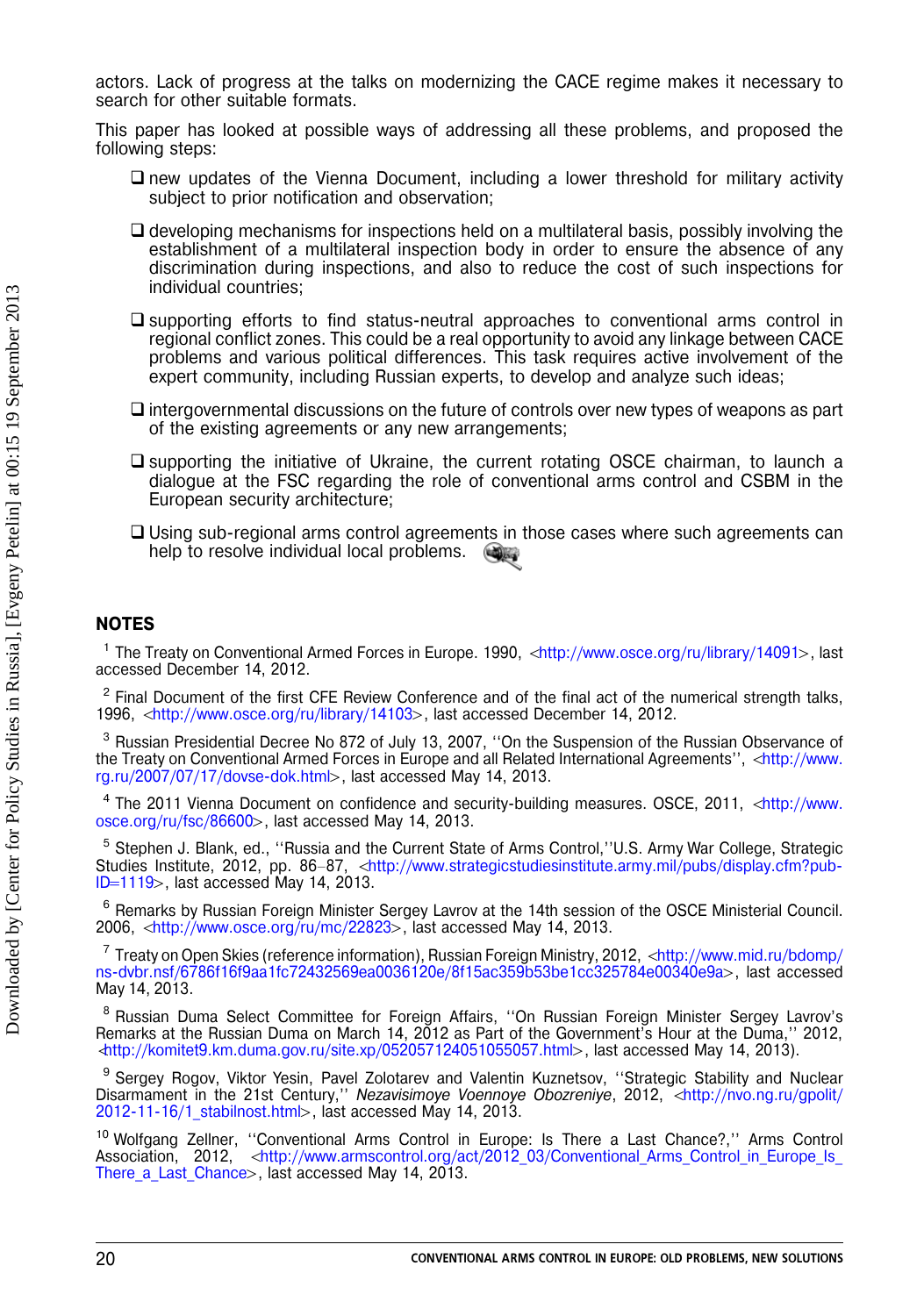<sup>11</sup> "The Conventional Armed Forces in Europe (CFE) Treaty and the Adapted CFE Treaty at a Glance," Arms Control Association, 2012, <<http://www.armscontrol.org/factsheet/cfe>>, last accessed May 14, 2013.

<sup>12</sup> MoD, "The CFE Treaty Mechanism is Dead in the Water," Interfax, 2012,  $\langle$ [http://www.interfax.ru/news.](http://www.interfax.ru/news.asp?id=308381) [asp?id](http://www.interfax.ru/news.asp?id=308381)=[308381](http://www.interfax.ru/news.asp?id=308381)>, last accessed May 14, 2013.

<sup>13</sup> Sergey Koshelev and Igor Panarin, "The Issue of Missile Defense has Become a Cult," Golos Rossii, 2013, B[http://rus.ruvr.ru/2013\\_04\\_16/Sergej-Koshelev-Mi-hoteli-bi-vislushat-nashih-amerikanskih-kolleg-Sergej-](http://rus.ruvr.ru/2013_04_16/Sergej-Koshelev-Mi-hoteli-bi-vislushat-nashih-amerikanskih-kolleg-Sergej-Koshelev-Vopros-protivoraketnoj-oboroni-stal-kultovim-Mirovaja-politika/)[Koshelev-Vopros-protivoraketnoj-oboroni-stal-kultovim-Mirovaja-politika/](http://rus.ruvr.ru/2013_04_16/Sergej-Koshelev-Mi-hoteli-bi-vislushat-nashih-amerikanskih-kolleg-Sergej-Koshelev-Vopros-protivoraketnoj-oboroni-stal-kultovim-Mirovaja-politika/)>, last accessed May 14, 2013.

<sup>14</sup> Rose Gottemoeller, "Revitalizing Conventional Arms Control in Europe," U.S. Department of State, 2012,  $\triangleleft$ <http://www.state.gov/t/us/197648.htm>>, last accessed May 14, 2013.

<sup>15</sup> Sergey Koshelev and Igor Panarin, ''The Issue of Missile Defense has Become a Cult,'' op. cit.

<sup>16</sup> Alexander A. Burnett, "Command Assists Departure of Battle Tanks from Europe," U.S. Department of State, 2013, ≺[http://www.defense.gov/News/NewsArticle.aspx?ID](http://www.defense.gov/News/NewsArticle.aspx?ID=119695)=[119695](http://www.defense.gov/News/NewsArticle.aspx?ID=119695)>, last accessed May 14, 2013.

<sup>17</sup> "Russia Unable to Reach an Agreement on New Mechanisms of Stationing Troops in Europe," RIA Novosti, 2012, ⊲[http://ria.ru/defense\\_safety/20121018/904081794.html](http://ria.ru/defense_safety/20121018/904081794.html)>, last accessed December 16, 2012.

<sup>18</sup> Interview with a representative of the French embassy in Moscow, January 29, 2012.

<sup>19</sup> Interview with a representative of the Czech embassy in Moscow, January 22, 2012.

<sup>20</sup> Interview with a representative of the Italian embassy in Moscow, December 20, 2012.

 $21$  Interview with representatives of the German embassy in Moscow. January 24, 2013.

<sup>22</sup> Vladimir Baranovsky, "Euroatlantic Space: Security Challenges and Possible Common Responses," IMEMO RAN, 2010, P. 31, <<http://www.imemo.ru/ru/publ/2010/10048.pdf>>, last accessed May 14, 2013.

<sup>23</sup> Russian Duma Select Committee for Foreign Affairs, "On Russian Foreign Minister Sergey Lavrov's Remarks at the Russian Duma on March 14, 2012 as Part of the Government's Hour at the Duma,'' 2012, B<http://komitet9.km.duma.gov.ru/site.xp/052057124051055057.html>-, last accessed May 14, 2013.

<sup>24</sup> "Russia Keeping Track of U.S. Missile Defense Tests,'' Golos Rossii, 2013, <[http://rus.ruvr.ru/2013\\_04\\_](http://rus.ruvr.ru/2013_04_01/RF-sledit-za-amerikanskimi-ispitanijami-sistem-PRO/) [01/RF-sledit-za-amerikanskimi-ispitanijami-sistem-PRO/](http://rus.ruvr.ru/2013_04_01/RF-sledit-za-amerikanskimi-ispitanijami-sistem-PRO/)>, last accessed May 14, 2013.

<sup>25</sup> See: Andrey Kolesnikov, "Vladimir Putin sees Sky in Epaulets," Kommersant, 2012, <[http://www.](http://www.kommersant.ru/doc/2024612) [kommersant.ru/doc/2024612](http://www.kommersant.ru/doc/2024612)>,last accessed May 14, 2013; Pavel Felgenhauer, ''Kremlin Undercuts Obama's 'Reset' Policy by Expelling USAID from Russia,'' Jamestown Foundation, 2012, <[http://www.](http://www.jamestown.org/single/?no_cache=1&tx_ttnews%255Btt_news%255D=39861) [jamestown.org/single/?no\\_cache](http://www.jamestown.org/single/?no_cache=1&tx_ttnews%255Btt_news%255D=39861)=[1&tx\\_ttnews%5Btt\\_news%5D](http://www.jamestown.org/single/?no_cache=1&tx_ttnews%255Btt_news%255D=39861)=[39861](http://www.jamestown.org/single/?no_cache=1&tx_ttnews%255Btt_news%255D=39861)>, last accessed May 14, 2013.

 $^{26}$  ''NATO Wants to Build Relations of Mutual Transparency with Russia,'' RIA Novosti, May 15, 2013,  $\braket{\text{http://}}$  $\braket{\text{http://}}$  $\braket{\text{http://}}$ [ria.ru/world/20130515/937557801.html](http://ria.ru/world/20130515/937557801.html)>, last accessed May 15, 2013.

<sup>27</sup> "Collective Defense War Games in the Baltic Region to Involve 5,000 NATO soldiers," Lithuania Tribune, 2013, <[http://www.lithuaniatribune.com/34809/collective-defence-war-games-in-the-baltic-region](http://www.lithuaniatribune.com/34809/collective-defence-war-games-in-the-baltic-region-to-involve-5000-nato-soldiers-201334809/)[to-involve-5000-nato-soldiers-201334809/](http://www.lithuaniatribune.com/34809/collective-defence-war-games-in-the-baltic-region-to-involve-5000-nato-soldiers-201334809/)>, last accessed May 14, 2013.

<sup>28</sup> OSCE, Forum for Security Cooperation, "On Prior Notifications of Major Military Activities," Decision No. 9/ 12, Vienna Document Plus, 2012, <<http://www.osce.org/ru/fsc/96804>>, last accessed May 14, 2013.

<sup>29</sup> Rose Gottemoeller, "Revitalizing Conventional Arms Control in Europe," U.S. Department of State, 2012,  $\lt$ <http://www.state.gov/t/us/197648.htm>>, last accessed May 14, 2013.

<sup>30</sup> Elena Chernenko and Rose Gottemoeller, "We Don't Let Each Other Relax," Kommersant, 2012, <[http://](http://www.kommersant.ru/doc/1902620) [www.kommersant.ru/doc/1902620](http://www.kommersant.ru/doc/1902620)>, last accessed May 14, 2013.

 $31$  Interview with representatives of the German embassy in Moscow, January 24, 2013.

 $32$  Interview with a representative of the Italian embassy in Moscow, December 20, 2012.

 $33$  Remarks by Russian Foreign Minister Sergey Lavrov at the 14th session of the OSCE Ministerial Council, 2006, ⊲<http://www.osce.org/ru/mc/22823>>, last accessed May 14, 2013.

<sup>34</sup> Wolfgang Zellner, "Conventional Arms Control in Europe: Is There a Last Chance?," op. cit.

<sup>35</sup> Daniel Mockli, ''The OSCE and Conventional Arms Control in Europe: Towards a Double Relaunch,'' International Relations, ⊲<http://isnblog.ethz.ch/security/the-osce-and-conventional-arms-control-in-europe>>, last accessed May 14, 2013.

36 Personal interview, December 28, 2012.

 $37$  See materials on the Russian MoD website tagged "Abkhazia" and "South Ossetia."

ANALYSIS  $\sqrt{ }$  $\rightarrow$  $\overline{\phantom{a}}$  $\prec$  $\overline{z}$  $\vert$   $\lhd$ 

 $\circ$